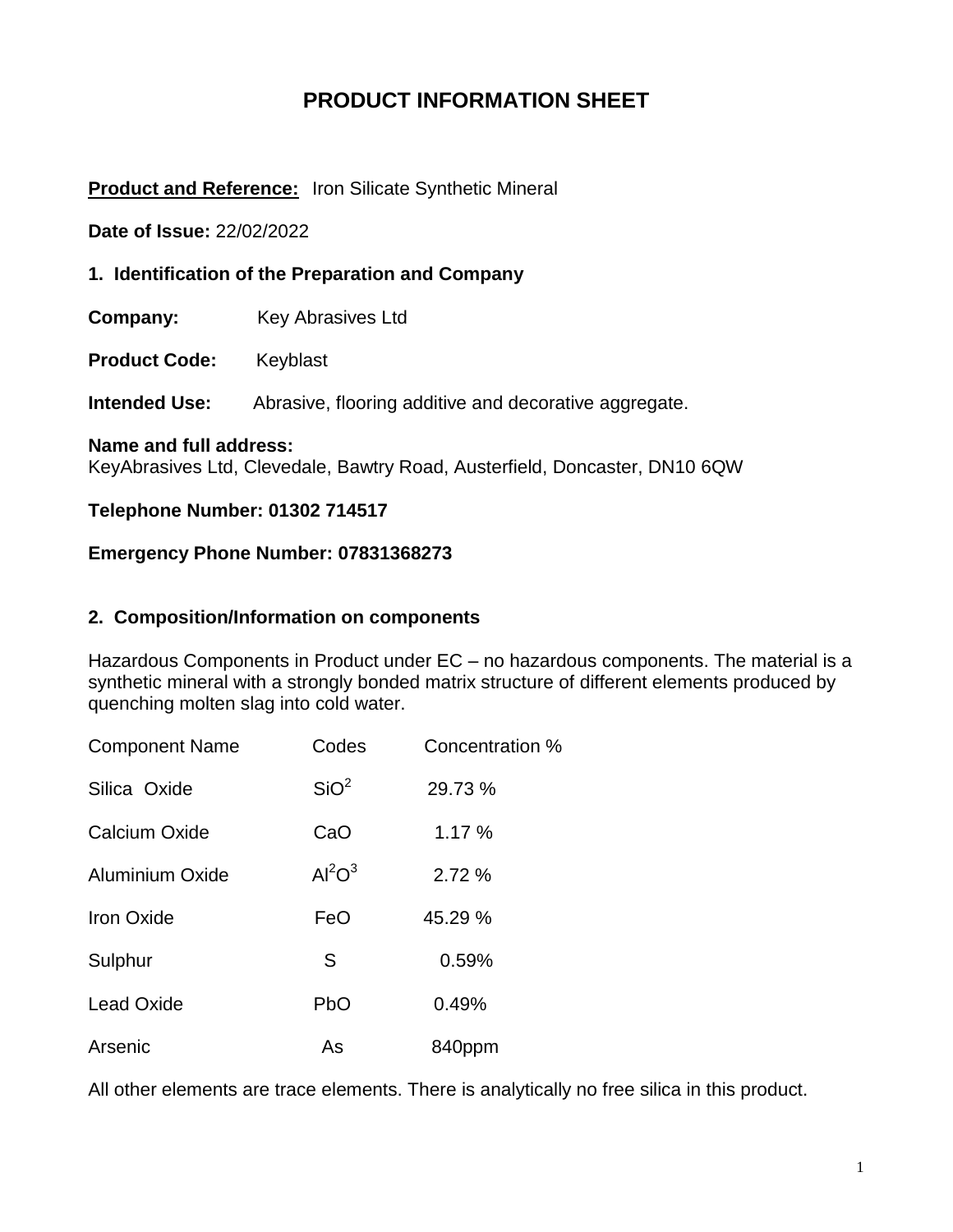## 3. **HAZARD IDENTIFICATION**

| Dust from handling operations                                                                          |
|--------------------------------------------------------------------------------------------------------|
| Dust may cause slight transient irritation.                                                            |
| Repeated or prolonged contact may produce irritation.                                                  |
| None known                                                                                             |
| Exposure to dust may have the following effects:-<br>irritation of nose, throat and respiratory tract, |
|                                                                                                        |

## 4. **FIRST AID MEASURES**

### **General:**

In all cases of doubt, or when symptoms persist, seek medical attention. Never give anything by mouth to an unconscious person.

### **Inhalation:**

Remove to fresh air, keep the patient warm and at rest. If breathing is irregular or stopped, administer artificial respiration. Give nothing my mouth. If unconscious, place in the recovery position and seek medical advice.

### **Skin Contact:**

Remove contaminated clothing. Wash skin thoroughly with soap and water or use a proprietary skin cleaner.

### **Ingestion**:

Mouth rinse and give water to drink.

### **Eye:**

Eye wash with plenty of water.

### 5. **FIRE FIGHTING MEASURES**

**Extinguishing media: Water** 

### 6. **ACCIDENTAL RELEASE MEASURES**

### **Recovery measures:**

Product can be swept up dry or wet. Personnel should use appropriate personal protective equipment particularly if material is in powder form and dry.

### 7. **HANDLING AND STORAGE**

### **Handling:**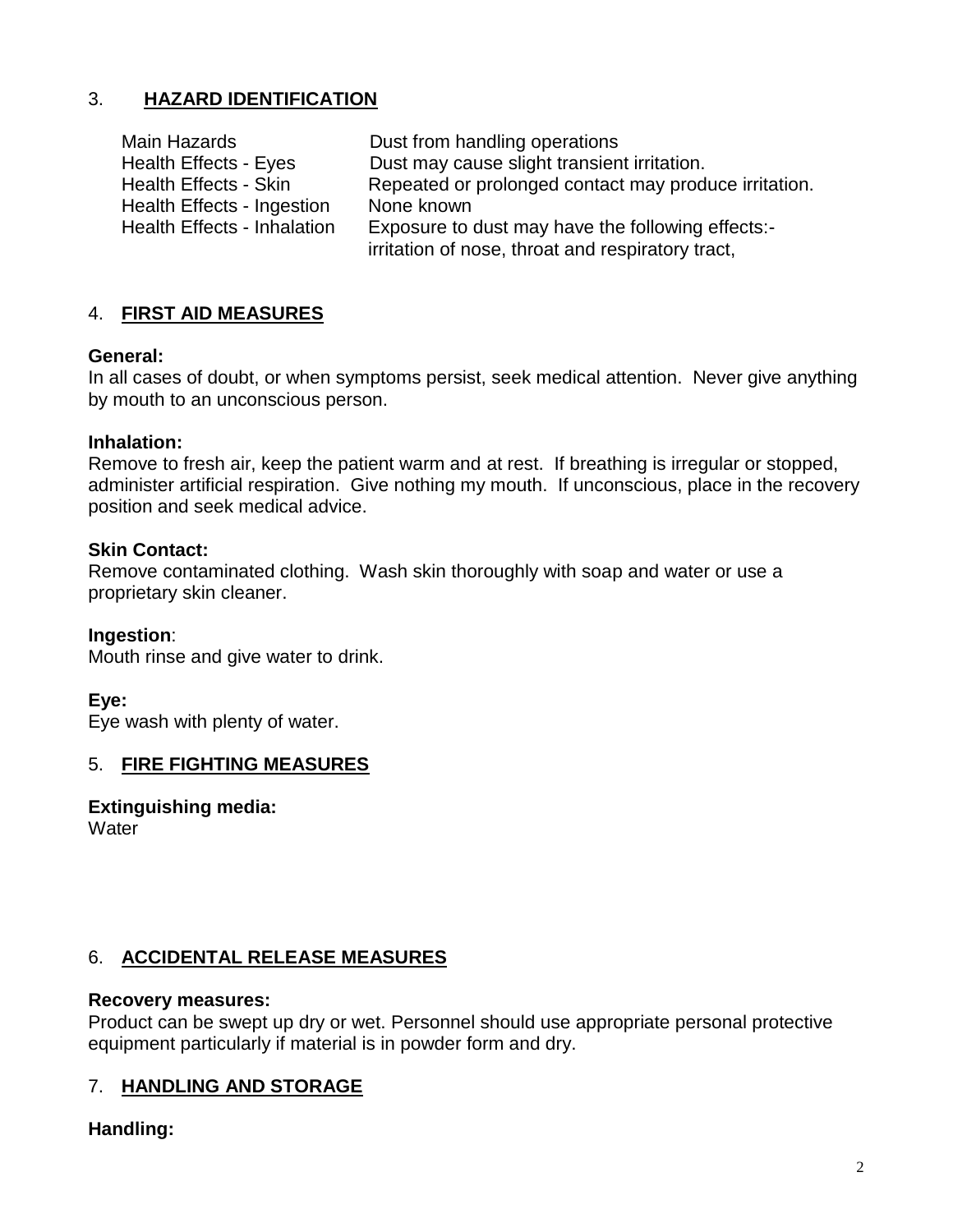Avoid breathing dust and spillage whilst handling.

The Manual Handling Operations Regulations may apply to the handling of bags when carrying out assessments.

## **Storage:**

The storage and use of this product is not subject to any requirements but it should be kept dry where this is important for further process use.

# 8. **EXPOSURE CONTROLS /PERSONAL PROTECTION**

# **General:**

a) Persons with a history of asthma, allergies or chronic or recurrent respiratory disease should only be employed in processes in which this product is used under supervision.

b) Persons with a history of skin sensitisation problems should only be employed in processes in which this product is used under appropriate medical supervision.

# **Engineering Measures:**

Provide adequate ventilation. Where reasonably practicable this should be achieved by the use of local exhaust ventilation and good general extraction during process use.

Occupational Exposure Standards:

| 1. Total dust | Less than 10 mg per cubic metre 8h TWA |
|---------------|----------------------------------------|
|               |                                        |

2. Respirable dust Less than 4 mg per cubic metre 8h TWA

# **Personal Protection:**

All Personal Protective Equipment, include Respiratory Protective Equipment, used to control exposure to hazardous substances must be selected to meet the requirements of the COSHH Regulations.

## **Respiratory Protection:**

None except where used in applications that would cause dust, and then appropriate respiratory protection should be used depending on the application.

## **Hand Protection:**

When skin exposure may occur, advice should be sought from glove suppliers on appropriate types. Barrier creams may help to protect exposed areas of the skin but are not substitutes for full physical protection.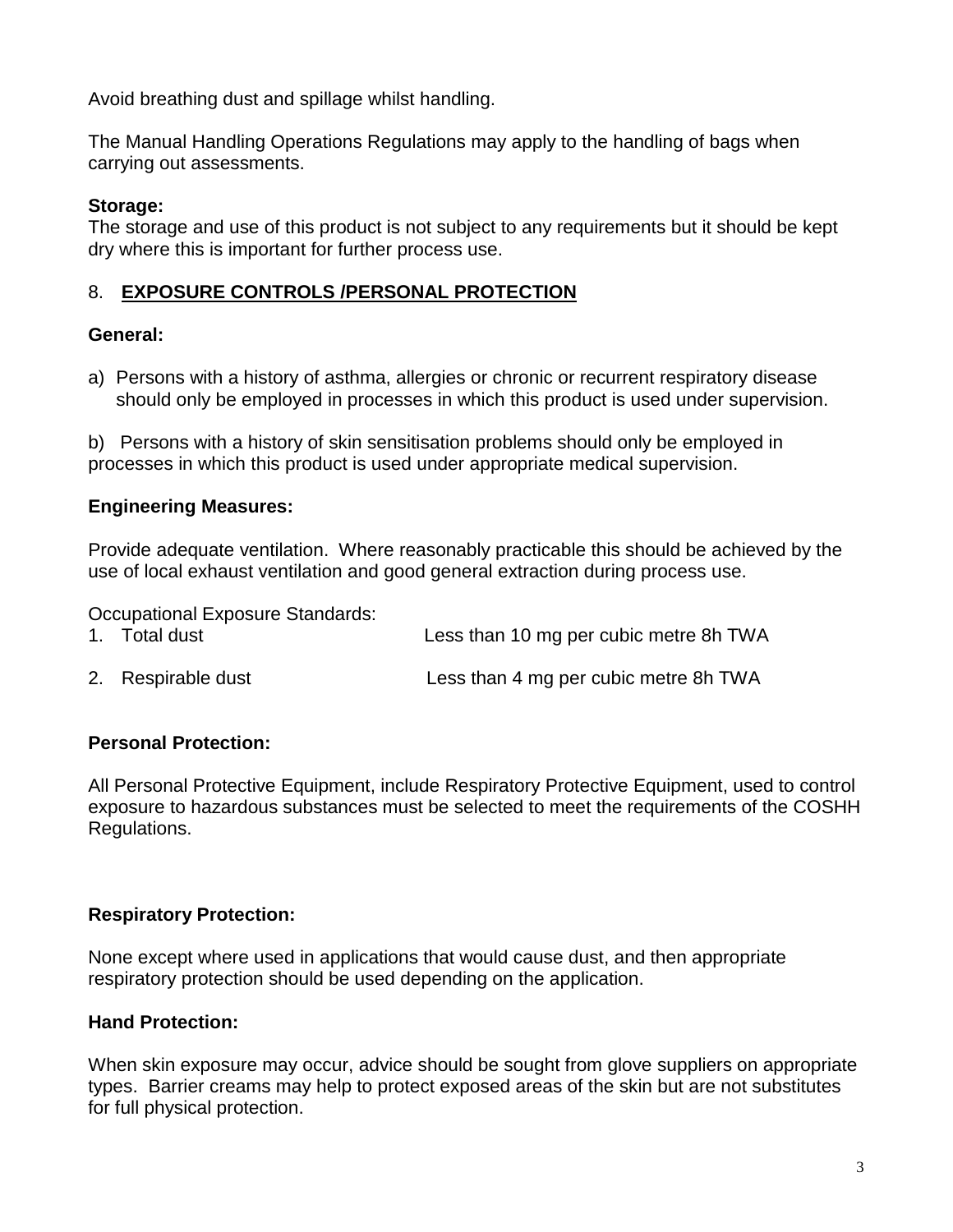## **Eye Protection:**

Eye protection designed to protect against exposure which should be an EC approved helmet in blasting operations.

## **Skin Protection:**

Cotton or cotton/synthetic overalls or coveralls are normally suitable. Grossly contaminated clothing should be removed and the skin washed with soap and water or a proprietary skin cleaner.

## 9. **PHYSICAL AND CHEMICAL PROPERTIES**

| <b>Physical state</b>       | Solid, angular black granules |
|-----------------------------|-------------------------------|
| Odour                       | <b>None</b>                   |
| Explosion Limits (%)        | <b>None</b>                   |
| Flash point:                | <b>None</b>                   |
| Solubility in water (kg/m3) | Insoluble                     |
| Density (kg/m3)             | 1800                          |
| <b>Hardness</b>             | $7 - 8$ mohs                  |
| Specific gravity            | 3.7                           |
| Chloride content            | less than 25 ppm              |
|                             |                               |

# 10. **STABILITY AND REACTIVITY**

Stability Stable under normal conditions

# 11. **TOXICOLOGICAL INFORMATION**

| No relevant studies identified                                                                                               |
|------------------------------------------------------------------------------------------------------------------------------|
| Splashes in the eye may cause irritation and<br>irreversible local damage                                                    |
| Repeated or prolonged contact with the product may<br>lead to skin irritation                                                |
| No relevant studies identified.                                                                                              |
| Appropriate protective measures and good hygiene<br>practices should be followed in order to minimise<br>potential exposure. |
| No relevant studies identified.                                                                                              |
|                                                                                                                              |
| No relevant studies identified                                                                                               |
| Inhalation over long periods of time may constitute a<br>health hazard                                                       |
| <b>None</b>                                                                                                                  |
|                                                                                                                              |

## 12. **ECOLOGICAL INFORMATION**